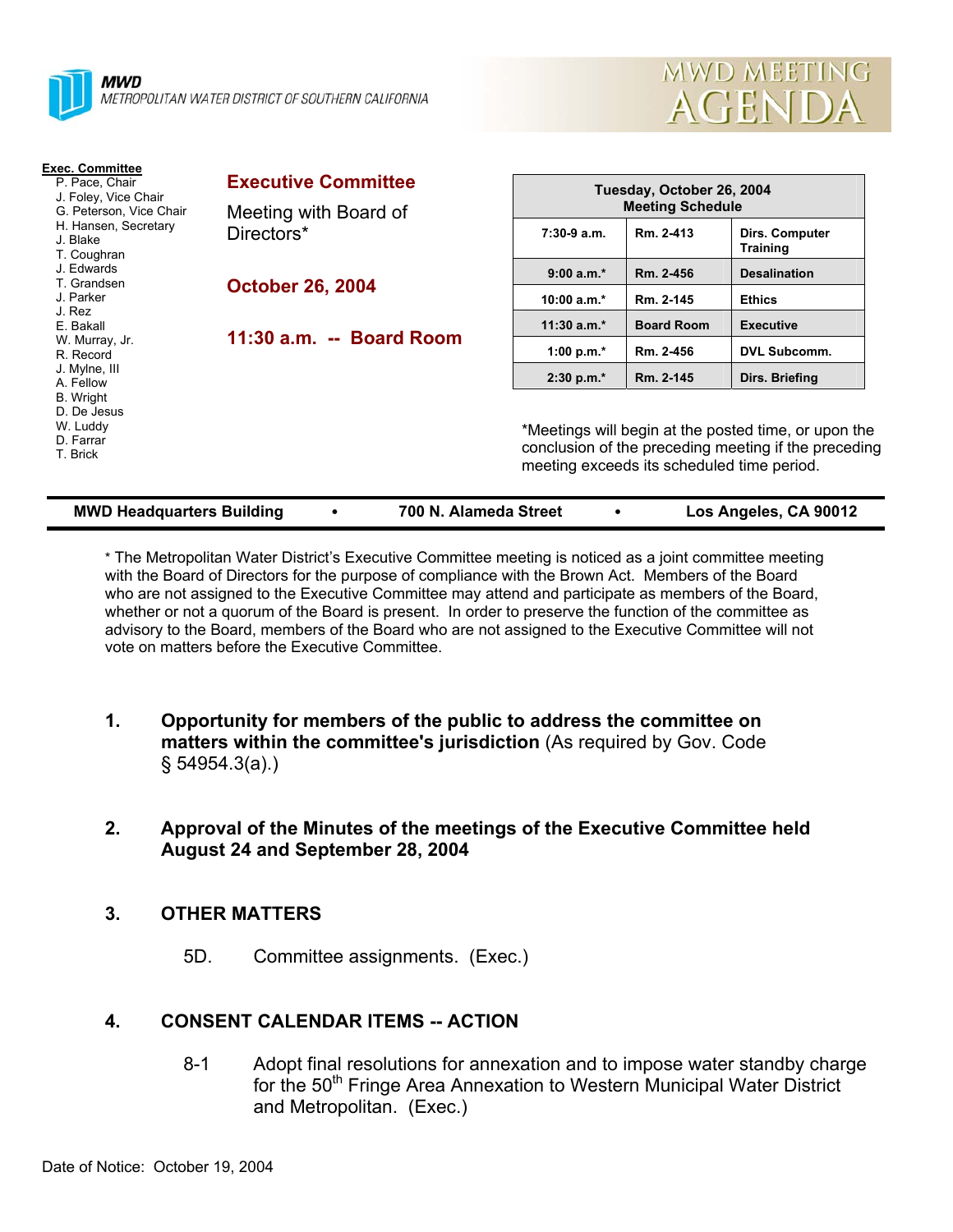8-2 Amend § 7310 of Metropolitan Water District Administrative Code regarding political contributions. (Exec.)

### **5. OTHER BOARD ITEMS – ACTION**

None

### **6. BOARD INFORMATION ITEMS**

None

### **7. COMMITTEE ITEMS**

- a. Chief Executive Officer's report of Metropolitan's activities
- b. Chief Executive Officer's Fiscal Year 2004/05 Business Plan First Quarter Update
- c. Review of draft committee and Board meeting agendas and schedule for November
- d. Oral report from the Ethics Subcommittee
- e. Oral report on activities of the Colorado River Board

## **8. FOLLOW-UP ITEMS**

None

# **9. FUTURE AGENDA ITEMS**

**10. ADJOURNMENT**